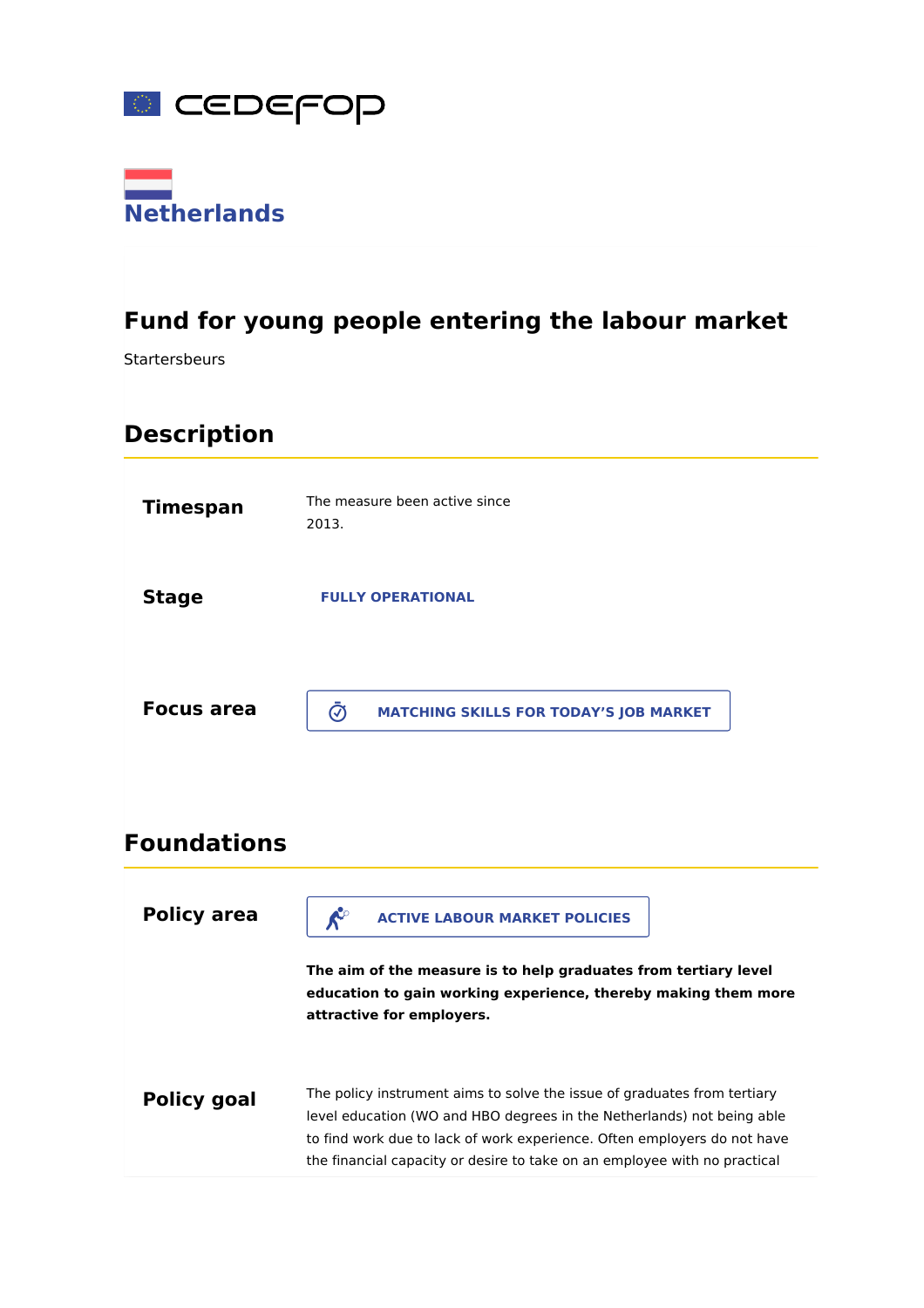work experience. The instrument aims to enable graduates to acquire work experience through subsidized internships at enterprises, thus making them more attractive in the labour market. Without practical working experience, labour market information shows that graduates leaving tertiary education do not have the relevant skills and practical work experience that enterprises are looking for. Therefore, hiring a fresh graduate represents a risk for enterprises, as they must invest time and money to train a graduate to work in their enterprise. The rationale of the instrument is that by subsiding the training of graduates, it is more attractive for enterprises to hire them. Moreover, graduates gain work experience, making them more attractive on the labour market as a whole. Furthermore, having trained at an enterprise, a graduate has higher chances of being hired there. Overall, the main purpose is to help graduates find work more easily.

### **Mismatch PART OF BROADER PROGRAMME, YET WITH EXPLICIT FOCUS**

**The measure helps make graduates become more employable by giving them the opportunity to gain practical experience in their field. In this way they gather the practical knowledge and skills required to actually practice the profession they studied for, thereby reducing the mismatch between what graduates know and what they are expected to be able to do when working in their field. The instrument, therefore, contributes to lower the skills mismatch by improving the initial employability of graduates.**

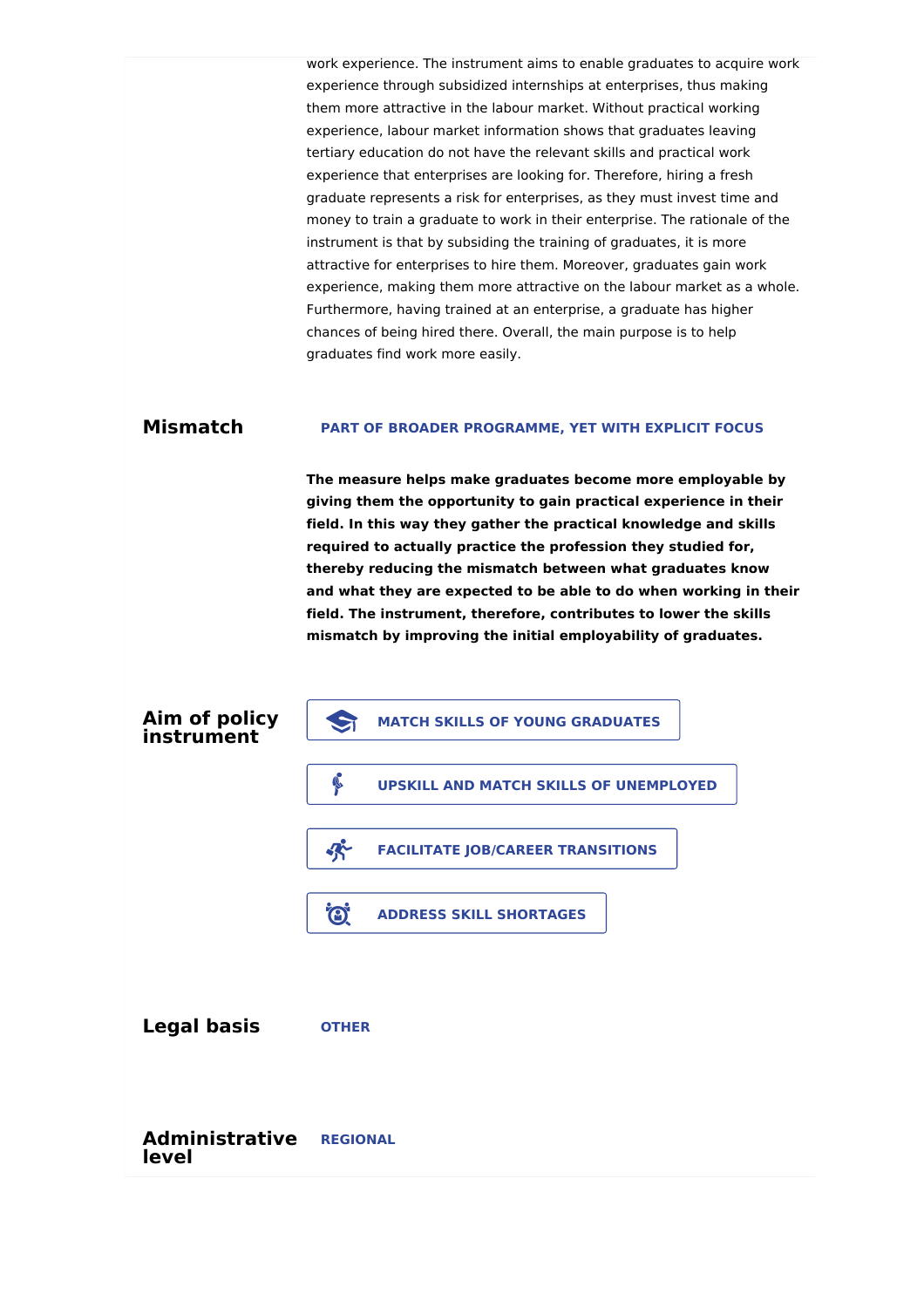**Main responsible body**

Ministry for Education, Culture and Science

**Stakeholders**

 **GOVERNMENT (CENTRAL & REGIONAL) TRADE UNIONS RESEARCH CENTRES AND UNIVERSITIES SOCIAL PARTNERS**

**The Startersbeurs instrument was developed by the University of Tilburg, in collaboration with the youth employee associations, FNV and CNV, and the enterprise Funding B.V. The implementation and monitoring is carried out by municipal governments in the Netherlands, which get the funding from the Ministry of Social Affairs and Employment. These municipalities set the precise conditions and criteria for paying the subsidy to the employer, usually an enterprise. The municipality where the graduate lives is the municipality that implements and provides the scholarship subsidy. While the municipality monitors how many individuals make use of the instrument in different regions, overall evaluations take place every few years. The first evaluation took place in 2014 and the second in 2015. Both were carried out by an institute within the University of Tilburg, ReflecT.**

### **Funding**

No information on how much funds are committed to the instrument is available. In a general sense, the municipalities receive financing from the government (from different ministries, for different fields: the two main budgets are the participation budget and the provincial subsidy budget). However, how the municipalities allocate funding to different programmes in their region varies according to the regional needs. The funding for the Startersbeurs comes from the Ministry of Social Affairs and Employment, and is distributed via participating municipalities. In different regions of the Netherlands, some municipalities have also used dedicated ESF (subsidy category A) funding to help fund their overall youth unemployment measures, and in doing so, also allocate ESF funding to the Startersbeurs. Therefore, it is difficult to say how much funding is required for the Startersbeurs.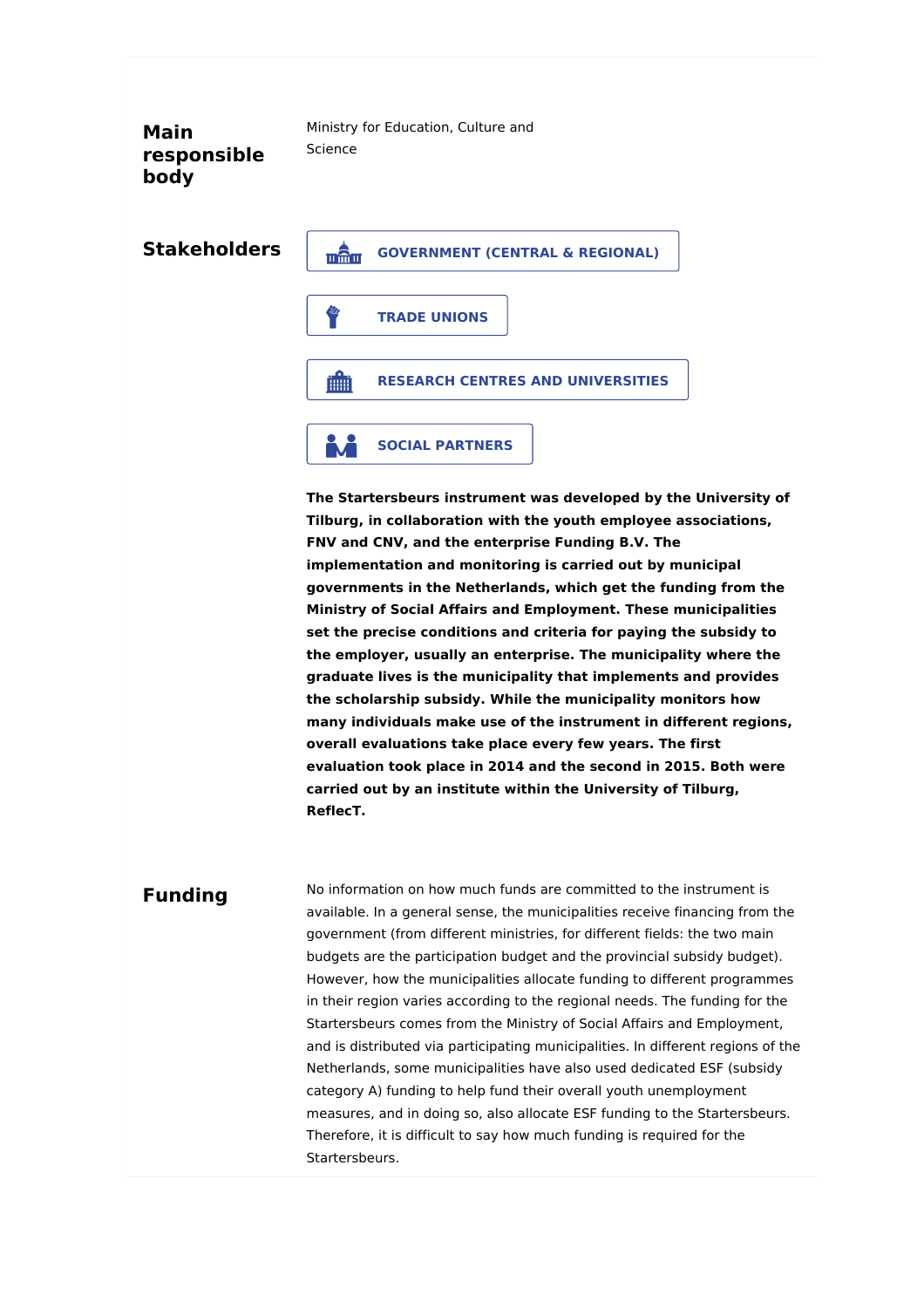## **Intended beneficiaries**

The intended beneficiaries are recent graduates from tertiary education programmes. Enterprises benefit indirectly from having relatively cheap workforce, i.e. recent graduates that they can train according to their business needs. The graduates work a 32 hour work week for 6 months, which entails a significant amount of cheap labour for an enterprise.

## **Processes**

## **Use of labour market intelligence The LMSI tool used here centres on connecting unemployed graduates from tertiary education with enterprises. The municipality in a region implements the scholarship subsidy ("beurs") for a graduate who registers and applies to use the policy instrument. Financial schemes** The instrument is based on a financial incentive for employers to hire graduates who have just completed their education. In this way, the instrument subsidises the costs of hiring a recent graduate by making it attractive for enterprises to hire and train them. **Frequency of updates** Different regions of the Netherlands make varying levels of use of the measure and it is therefore difficult to say which municipalities have adjusted their implementation of the instrument. Municipalities apply to the central government (the Ministry of Education, Culture and Science) to make use of the measure. The measure in its scope and basic form (a grant for enterprises to hire graduates) has not been updated or adjusted since its beginning. **Development** The Startersbeurs instrument was developed by the University of Tilburg, in collaboration with the youth employee associations, FNV and CNV, and the enterprise Funding B.V. The measure does not appear to have been adjusted since its beginning. **INFORM DECISIONS ON COURSE FUNDING/PROVISION ENABLE STRATEGIC BUSINESS DECISIONS OTHER**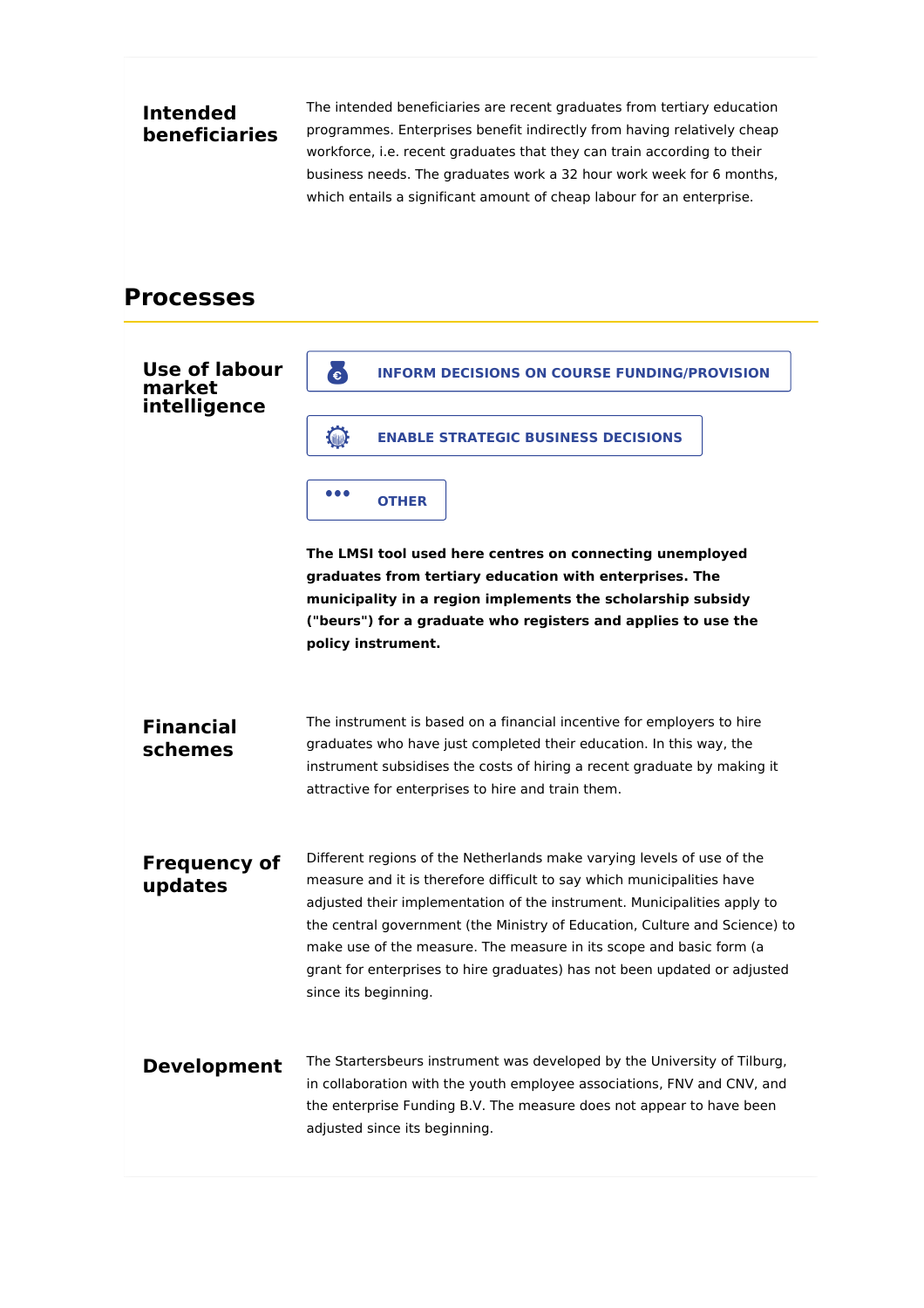### **Barriers**

The Startersbeurs is implemented at the municipal level. As such, municipalities conduct their own local or regional evaluations and in some of these evaluations, barriers come forward. Generalizing these barriers to the whole programme is therefore difficult. The evaluation done by the municipality of the Hague in 2017, for example, showed that monitoring the actual quality of the skills and competences taught at the enterprise, and therefore assess the quality of learning, is difficult to measure. This is something that will receive fresh attention in 2018. On a national level, a challenge surrounding the implementation of the instrument is that the grant is implemented at the municipal level. This means that the funding of the instrument comes from the municipal budgets. Different regions and municipalities have different local priorities and as such, in some municipalities there is no money to implement the instrument. This is a clear barrier to implementing the instrument, and means that potential applicants cannot make use of the instrument if it is not in place in the municipality in which they live (a requirement to participate is that an applicant can only apply in the municipality in which they live and are registered).

**Success factors**<sup>The success of this measure lies in its twofold objective: 1) graduates gain</sup> working experience, which provides them with useful and relevant skills, and makes them more employable on the labour market, and 2) the barrier to hiring a new (inexperienced) employee is reduced for enterprises. In this way, the programme tackles a key bottleneck in the labour market and helps improve mobility. Furthermore, a success factor is that in those regions where the instrument is offered by the municipality, the measure is quite accessible for both enterprises and applicants. According to the municipality of Rotterdam, for example, the administrative burden is reportedly low. The digital portal for making applications and payments facilitates the process, and there is a screening effect, where motivated graduates are the ones who seek out the instrument and get placed at enterprises.

### **Monitoring**

The policy instrument is monitored by the number of graduates who get a job at the enterprise where they did their training, and the degree to which graduates found that their education aligned with the work they had to carry out. The characteristics of the participants are also monitored. Municipal governments monitor the number of participants and their career trajectories. The ReflecT institute at the University of Tilburg conducts national level evaluations and has done so for 2013 and 2015. These evaluations also cover the status of graduates who participated in the measure for up to 9 months after completing their traineeship or internship.

**Innovativeness VERY INNOVATIVE**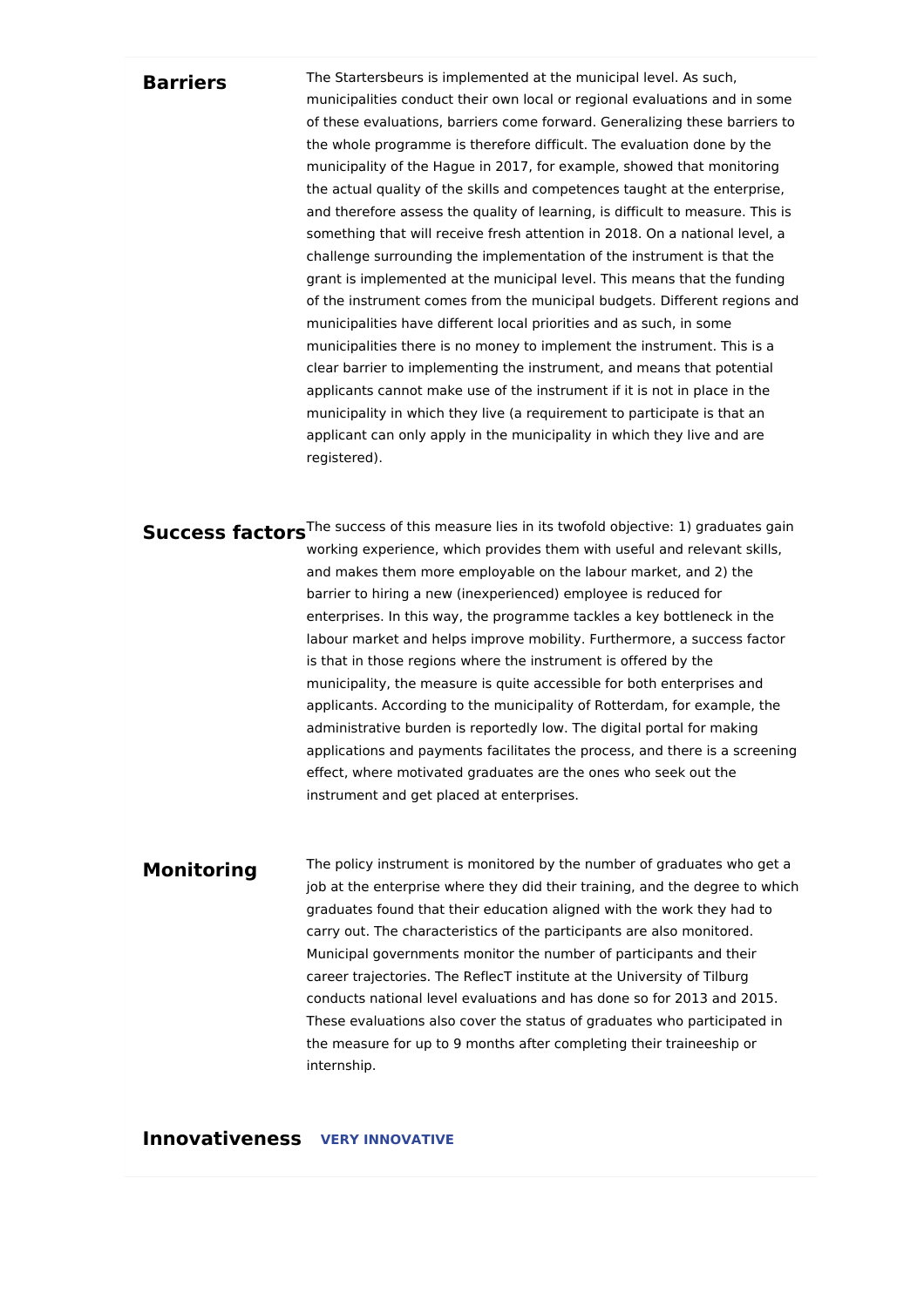**The programme is quite innovative in that it directly addresses a key bottleneck in youth unemployment and labour mobility. The measure reduces the barrier to hiring fresh graduates felt by enterprises, and makes graduates more attractive in the labour market by providing them with work experience. The instrument reduces the financial risk to enterprises and in this way, directly targets a key obstacle to labour mobility and skills acquisition.**

## **Sustainability**

### **Evidence of effectiveness**

In 2014, the University of Tilburg carried out an evaluation of the Startersbeurs. At that point around 1,500 graduates and 152 municipalities participated in the instrument. The evaluation showed that after one year of the programme 52.3% of participants found paid work during or at the end of the internship, and 36.7% found work at the enterprise where they did their internship. The participants evaluated the Startersbeurs and its contribution to their improved position on the labour market with a 7.8 score out of 10, and three quarters of participants felt the work experience was relevant and helped them find a job. Furthermore, 37.5% felt the programme contributed to a broader professional network, and 29.2% felt that the programme contributed to improving specific relevant competences. Between 2013 and December of 2015, 3,000 graduates made use of the measure. The benefits have indeed been as expected, namely to help the employability of graduates, by giving them practical work experience and thereby helping them find jobs. Both these connected goals were reached. No particularly unexpected benefits came forward during the evaluations (from 2013 and 2015). One unexpected benefit of the measure is that it seems to especially help women and graduates from classically femaledominated studies and fields. Around 70% of the total applicants for the grant were female between 2013 and 2015. The instrument also includes a training or education voucher in some municipalities. This can be used by the participant for extra education and training according to their needs. The participant can decide how best to use this to invest in themselves. However, an unexpected issue which came to light during the second evaluation of the grant (in 2015), showed in municipalities where the voucher was available, that 75% were aware of how much they could receive. The other 25% of participants were either not aware of the budget, or were aware, but did not know how much they were eligible to receive. Participants did not make use of the education voucher for different reasons: they forgot they had such a budget, considered it not high enough for a real investment in themselves, did not have time to use the voucher given their work, it was deemed unnecessary, they did not know on what they could spend the voucher, or the personal contribution to training activities was too high. These issues could be remedied by better information provision amongst municipalities, but it is unclear at present whether actions were taken to improve the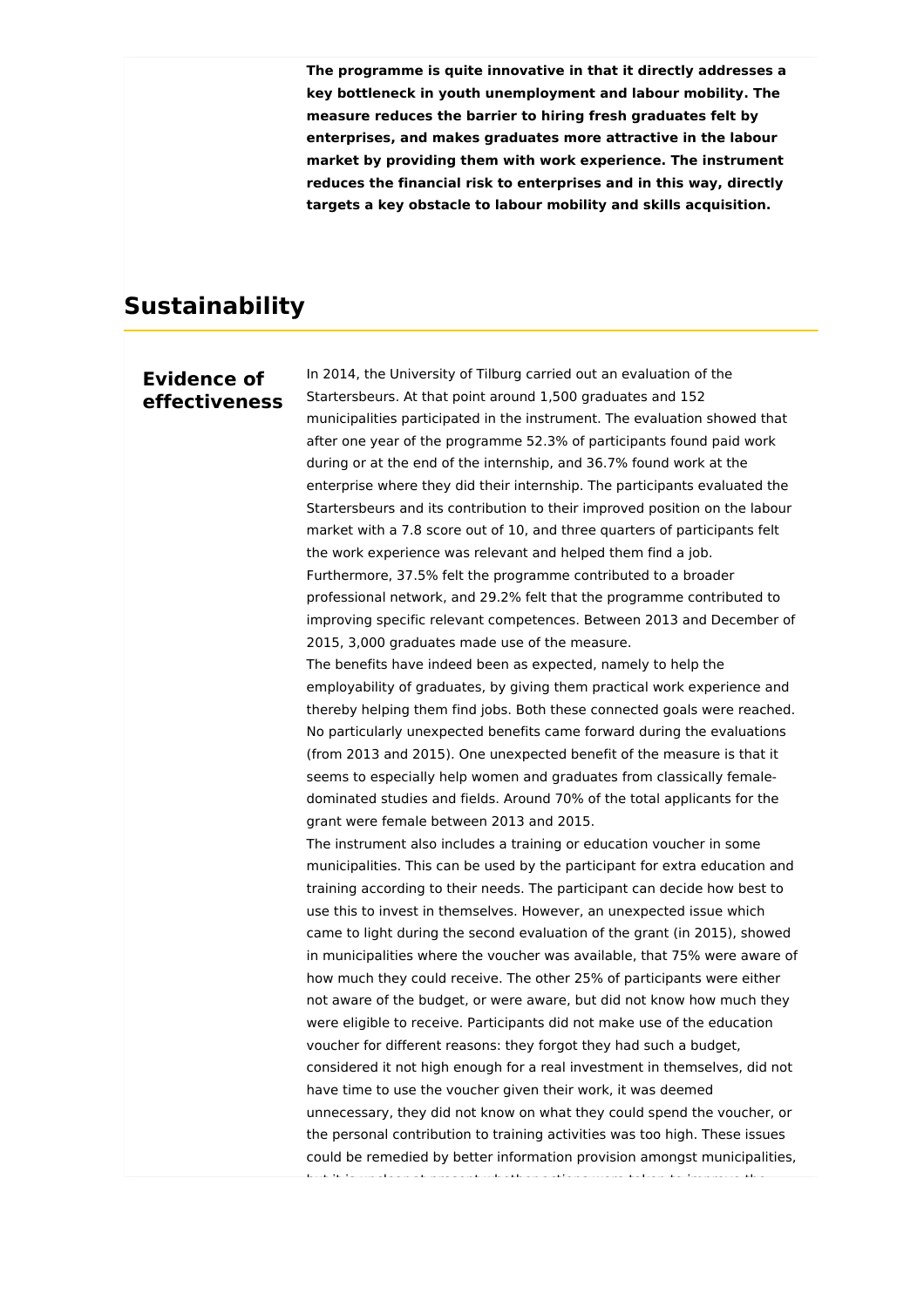but it is unclear at present whether actions were taken to improve the awareness and use of the training vouchers in those municipalities offering the voucher.

# **stakeholders**

**Engagement of** <sup>The stakeholders involved in implementing the measure are the municipal</sup> governments and enterprises who submit their willingness to be a training company. Municipalities apply to the Startersbeurs website and contact the measure's administrators. Enterprises indicate their willingness to participate via the Startersbeurs website. Graduates apply to be placed at such an enterprise. For the development of the measure, the University of Tilburg, CNV Jongeren and Funding B.V. were involved. An institute of Tilbuerg University, ReflecT is involved in carrying out national level evaluations of the outcomes of the measure in different municipalities. The role of the ministries are not clearly defined, beyond allocating funding to different national budgets, which are in turn used by municipal governments to fund programmes and measures that they have in place at the regional level.

### **Transferability EASILY TRANSFERABLE**

**The measure appears relatively transferable, though a key requirement is to have enterprises willing and able to hire and train graduates, and to have sufficient public resources to offer the enterprises the subsidy to take on the fresh graduates and in doing so, carry the financial risk on behalf of the enterprises. Depending on the political priorities and resources available for the national government and the willingness amongst enterprises, the measure could be transferred to another country.**

### **Sustainability** The measure was implemented in 2013 and has been relatively successful and effective. The measure is to be reintroduced in different municipalities which suggests it is an effective instrument, though this leaves questions regarding its sustainability (given that it was stopped in the first place in some areas of the Netherlands before being started up again).

## **School extension programme**

School Ex Programma 2.0

## **Description**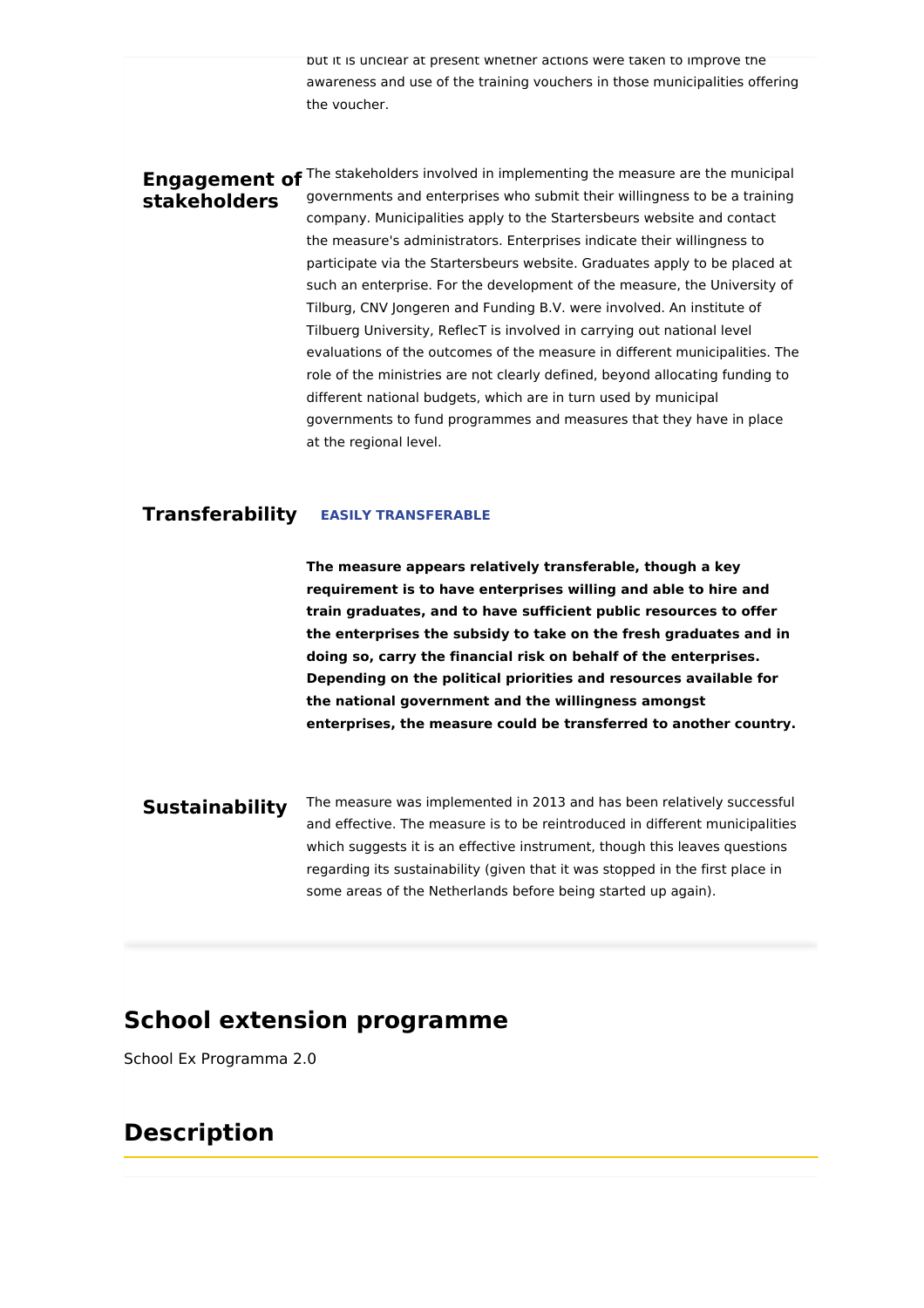| <b>Timespan</b>   | 2009-2011, then the programme was adjusted and reintroduced in<br>2013. |
|-------------------|-------------------------------------------------------------------------|
| <b>Stage</b>      | <b>FULLY OPERATIONAL</b>                                                |
| <b>Focus area</b> | ග<br><b>MATCHING SKILLS FOR TODAY'S JOB MARKET</b>                      |

# **Foundations**

| <b>Policy area</b> | <b>INITIAL VOCATIONAL EDUCATION AND TRAINING</b>                                                                                                                                                                                                                                                                                                                                                                                                                                                                                                                                                                                                                                                                                                                    |
|--------------------|---------------------------------------------------------------------------------------------------------------------------------------------------------------------------------------------------------------------------------------------------------------------------------------------------------------------------------------------------------------------------------------------------------------------------------------------------------------------------------------------------------------------------------------------------------------------------------------------------------------------------------------------------------------------------------------------------------------------------------------------------------------------|
|                    | The programme helps students in secondary vocational education<br>(MBO levels 1 and 2), to make better decisions regarding a follow<br>up educational programme, or to find work in areas that are more<br>in demand in the labour market, thereby improving their<br>employability prospects.                                                                                                                                                                                                                                                                                                                                                                                                                                                                      |
| <b>Policy goal</b> | The policy goal is to bring together demand of employers and the supply<br>of skills of potential employees. The measure was introduced in 2009 and<br>continued as an important programme in 2013. The aim was to help<br>soften the impacts of the European crisis on youth unemployment. The<br>rationale behind this particular programme is that in times of economic<br>difficulty, it can be more advantageous for an individual to keep studying<br>and learning. As such, the School Ex Programme helps guide the<br>graduates (or leavers) of secondary VET to the next level of study which<br>suits the graduate, for which there is also demand in the labour market. In<br>cases where a graduate wants to work, a suitable job is found via the PES. |
| <b>Mismatch</b>    | PART OF BROADER PROGRAMME, YET WITH EXPLICIT FOCUS                                                                                                                                                                                                                                                                                                                                                                                                                                                                                                                                                                                                                                                                                                                  |
|                    | The programme targets skills mismatch amongst VET students,<br>with the overall aim of reducing youth unemployment. The<br>programme has a practical skills mismatch component, but the<br>ultimate aim is to reduce unemployment as opposed to reducing<br>skills mismatches.                                                                                                                                                                                                                                                                                                                                                                                                                                                                                      |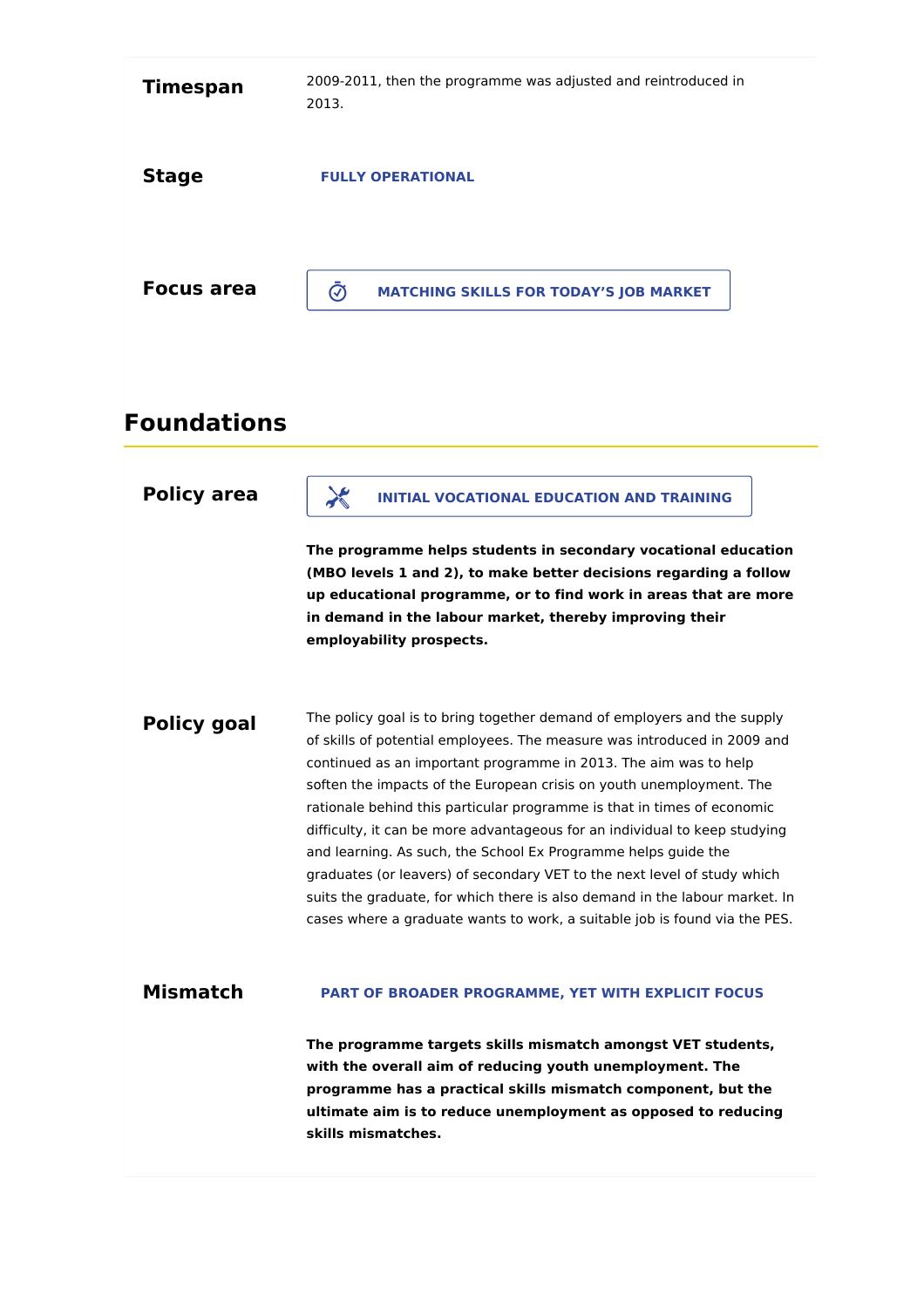| Aim of policy<br>instrument        | $\mathbf{S}$<br><b>MATCH SKILLS OF YOUNG GRADUATES</b>                                                                                                                                                                                                                                                                                                                                                                                                                                                                                                                                                      |
|------------------------------------|-------------------------------------------------------------------------------------------------------------------------------------------------------------------------------------------------------------------------------------------------------------------------------------------------------------------------------------------------------------------------------------------------------------------------------------------------------------------------------------------------------------------------------------------------------------------------------------------------------------|
|                                    | B<br>UPSKILL AND MATCH SKILLS OF UNEMPLOYED                                                                                                                                                                                                                                                                                                                                                                                                                                                                                                                                                                 |
|                                    | A <sup>2</sup><br><b>BROADLY ADDRESS SKILL MISMATCH</b>                                                                                                                                                                                                                                                                                                                                                                                                                                                                                                                                                     |
|                                    |                                                                                                                                                                                                                                                                                                                                                                                                                                                                                                                                                                                                             |
| <b>Legal basis</b>                 | <b>OTHER</b>                                                                                                                                                                                                                                                                                                                                                                                                                                                                                                                                                                                                |
|                                    |                                                                                                                                                                                                                                                                                                                                                                                                                                                                                                                                                                                                             |
| <b>Administrative</b><br>level     | <b>REGIONAL</b>                                                                                                                                                                                                                                                                                                                                                                                                                                                                                                                                                                                             |
|                                    |                                                                                                                                                                                                                                                                                                                                                                                                                                                                                                                                                                                                             |
| <b>Main</b><br>responsible<br>body | Ministry for Education, Culture and<br>Science                                                                                                                                                                                                                                                                                                                                                                                                                                                                                                                                                              |
| <b>Stakeholders</b>                | min<br>William<br><b>GOVERNMENT (CENTRAL &amp; REGIONAL)</b>                                                                                                                                                                                                                                                                                                                                                                                                                                                                                                                                                |
|                                    | <b>TRAINING PROVIDERS (PUBLIC/PRIVATE)</b>                                                                                                                                                                                                                                                                                                                                                                                                                                                                                                                                                                  |
|                                    | 靐<br><b>GUIDANCE COUNSELLORS</b>                                                                                                                                                                                                                                                                                                                                                                                                                                                                                                                                                                            |
|                                    | Besides the Ministry for Education, Culture and Science, the Dutch<br>Public Employment Service (UWV) also plays a role in<br>implementing the measure. Municipalities and VET institutions are<br>the main implementing parties for the School Ex Programme.<br>Municipalities hold talks and guide graduates from secondary<br>vocational education to a suitable next education level, or if this<br>is not possible, to a suitable job. VET institutions are involved in<br>getting students to a next level of education, and the UWV is<br>involved when VET graduates wish to start working instead. |
| <b>Funding</b>                     | The Ministry of Education, Culture and Science is the source of funding for<br>this instrument. For the school years 2013-2014 and 2014-2015, the Dutch<br>government allocated a further €25 million for the implementation of the                                                                                                                                                                                                                                                                                                                                                                         |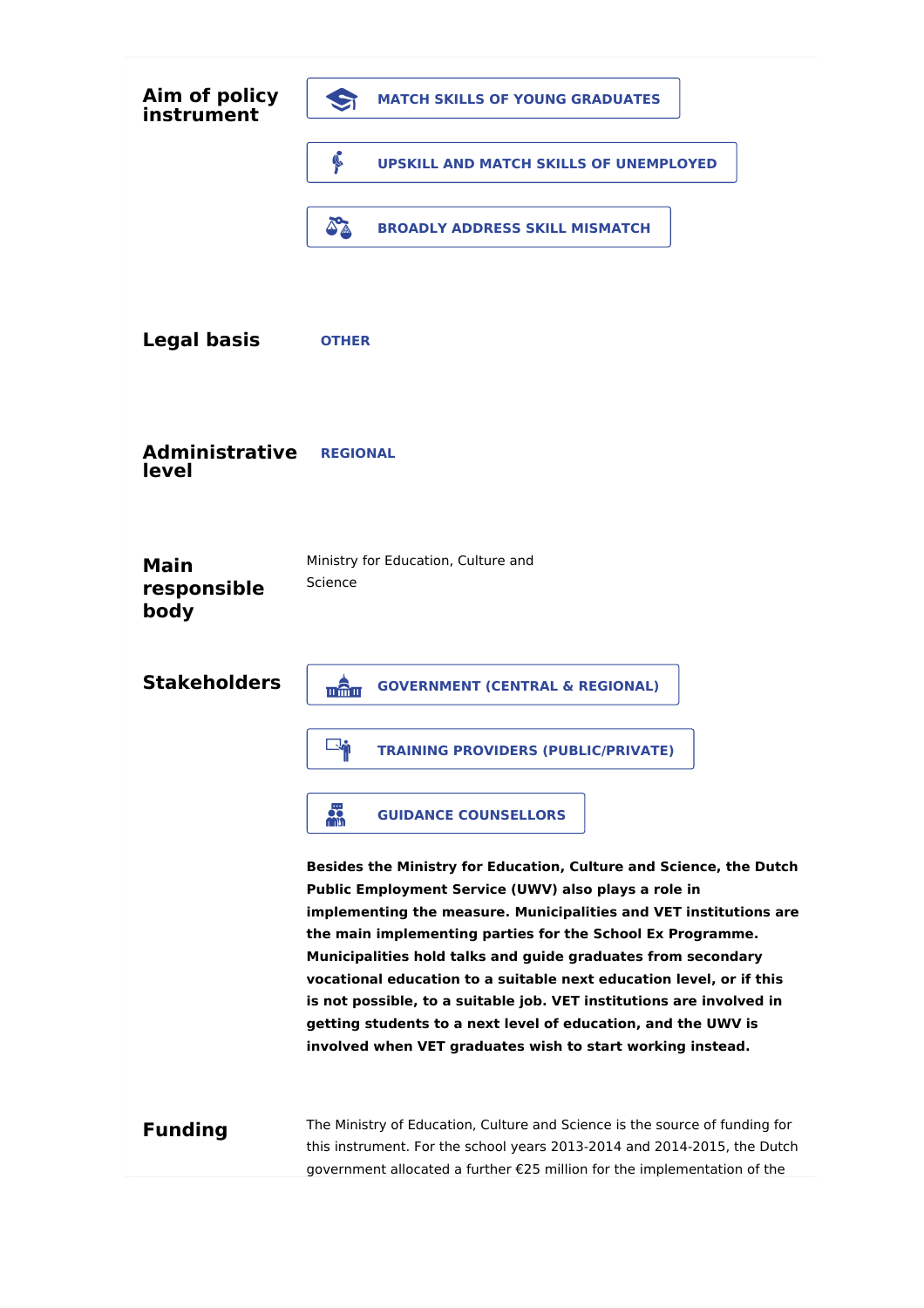|                                  | School Ex Programme. The School Ex programme is funded by different<br>channels: one third comes from the municipalities, one third from the<br>college itself (or the hosting organisation), and one third comes from the<br>government (via the national level sectoral fund). In the case of the<br>Graafschap College, the total financing of the programme amounts to<br>around €150,000 (which is provided here as an example of how the<br>national School Ex programme is implemented in practice at the regional<br>level). |
|----------------------------------|--------------------------------------------------------------------------------------------------------------------------------------------------------------------------------------------------------------------------------------------------------------------------------------------------------------------------------------------------------------------------------------------------------------------------------------------------------------------------------------------------------------------------------------|
| <b>Intended</b><br>beneficiaries | Intended beneficiaries are graduates from secondary vocational education<br>of up to 27 years of age.                                                                                                                                                                                                                                                                                                                                                                                                                                |
| <b>Processes</b>                 |                                                                                                                                                                                                                                                                                                                                                                                                                                                                                                                                      |
| <b>Use of labour</b><br>market   | ? و<br><b>INFORM CAREER-MAKING DECISIONS OF STUDENTS</b><br>$\sqrt{1}$                                                                                                                                                                                                                                                                                                                                                                                                                                                               |
| intelligence                     | 禿<br><b>INFORM JOB-SEARCH DECISIONS OF UNEMPLOYED</b>                                                                                                                                                                                                                                                                                                                                                                                                                                                                                |
|                                  | The measure helps graduates to find work that fits their schooling<br>background, and for which there is demand in the labour market.<br>The measure does so by guiding students to a further education<br>level that prepares them for a job that is in demand, or by guiding<br>graduates to a suitable job directly. The programme specifically<br>focuses on the jobs and related skills that are in demand in the<br>labour market.                                                                                             |
| <b>Financial</b><br>schemes      | There do not appear to be direct financial incentives involved. The Dutch<br>government makes funds available and these are allocated to municipal<br>governments. These in turn spend resources on implementing the<br>guidance and talks involved under the School Ex Programme. The<br>municipalities, therefore, receive funding to conduct the activities under<br>the School Ex Programme. Graduates and VET institutions do not receive<br>or pay for the service.                                                            |
| <b>Frequency of</b><br>updates   | Every year a national level survey is held by VET institutions amongst<br>exam candidates for MBO levels 1 and 2. Based on the outcomes of the<br>survey, students are helped via the School Ex Programme. In the example<br>of the Graafschap College, the estimation is that out of 2,500 students<br>about to graduate, some 150 students end up making use of the<br>instrument. This is examined annually by the administrators, but does not<br>change much.                                                                   |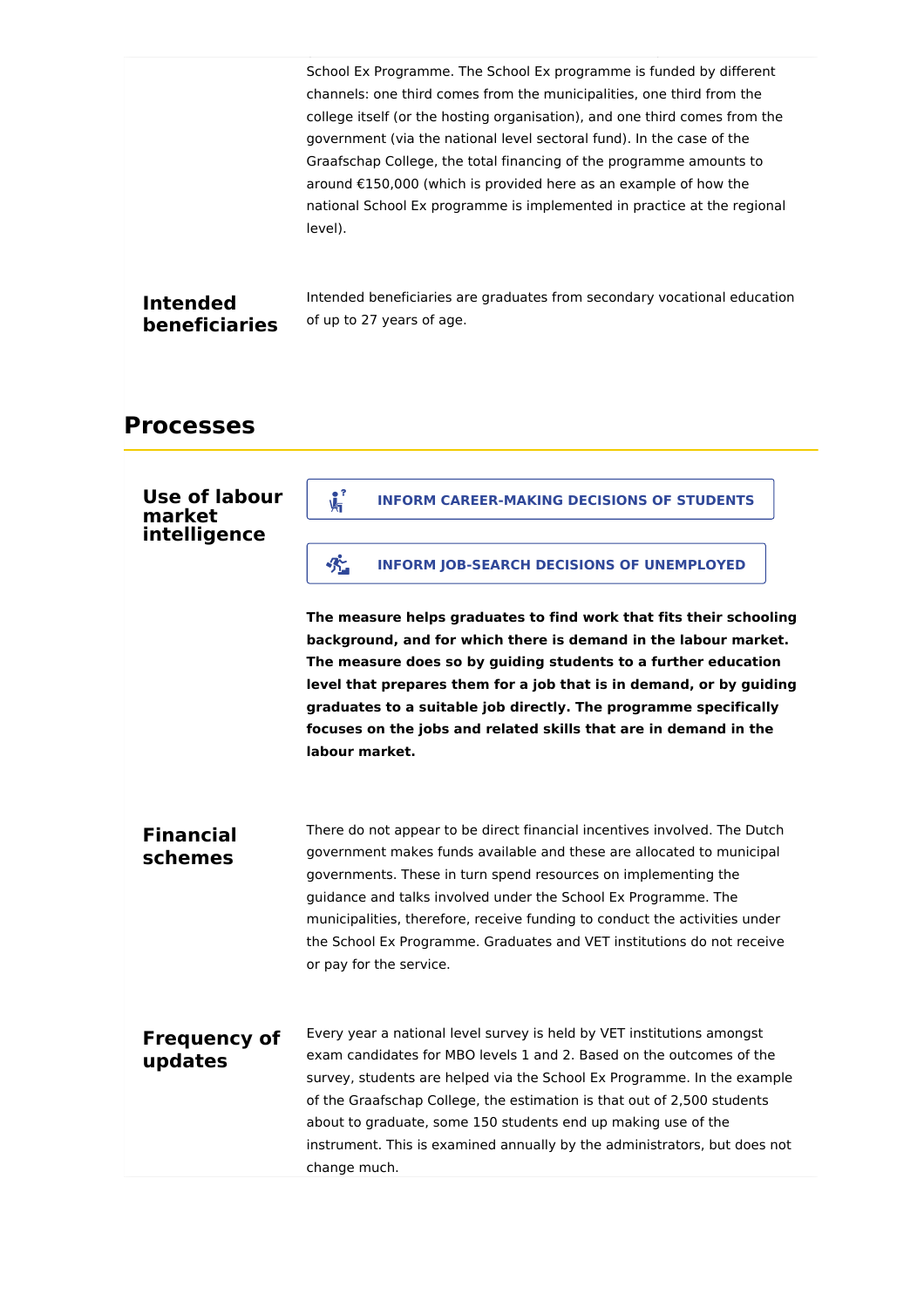### **Development** The programme started in 2009 and in 2013, the Dutch national

government recommitted to the programme, agreeing to allocate funds to this programme during the next policy cycle. The programme changed slightly from its previous form, with the 2013 form including "Ombuigingsgesprekken", talks to get students with sub-optimal career prospects, to consider follow up education in more in-demand education programmes in job areas more in demand in the labour market. This addition is still in place now as the School Ex Programma 2.0. The approach of the instrument involves its being implemented at municipal levels in the Netherlands. The main approach of guiding graduates and finding a suitable education or job that is in demand in the labour market is the same across municipalities. This is done by having all students in a secondary education programme fill out a survey about their future plans. Those that have doubts are provided with career and education advice from VET institutions and municipalities. The exact approach to conducting the guidance and talks with graduates may vary somewhat per municipality. As such, changes are difficult to identify given that the implementation may vary, as it is due to the way the approach is implemented.

### **Barriers**

Regarding implementation barriers, financing is always a challenge. Keeping the financing intact is a new challenge and a new discussion every time. The Graafschap college for instance takes its as its responsibility, but municipal governments raise the issue every time of whether funding such a programme falls under their mandate and whether it is appropriate for them to fund such an instrument. However, until now the programme financing has been renewed, due to the success of the programme (150 students are helped to the labour market each year and for 75%, this is in a sustainable, long term job). Another barrier, which was overcome, was that the survey that is taken amongst pending graduates was first carried out by a call centre. Calling 2,500 students each year was expensive, and this was outsourced to a group of tertiary education students instead. This is cheaper and works well as the survey takers are closer in age to the pending graduates, which allows for a more effective and supportive survey responses.

**Success factors**<sup>Success factors include the fact that the programme connects closely with</sup> the educational trajectory. During the summer a team of external students (in tertiary education) conduct a telephone survey amongst students in vocational education who are graduating that year. The pending graduates are asked questions concerning their future plans. If a pending graduate indicates they do not have many plans yet, they are registered and the survey asks if the graduate needs support. The survey taker also immediately makes an appointment with the student in question for a follow-up call or appointment with a coach. Another success factor is that the School Ex programme office is in the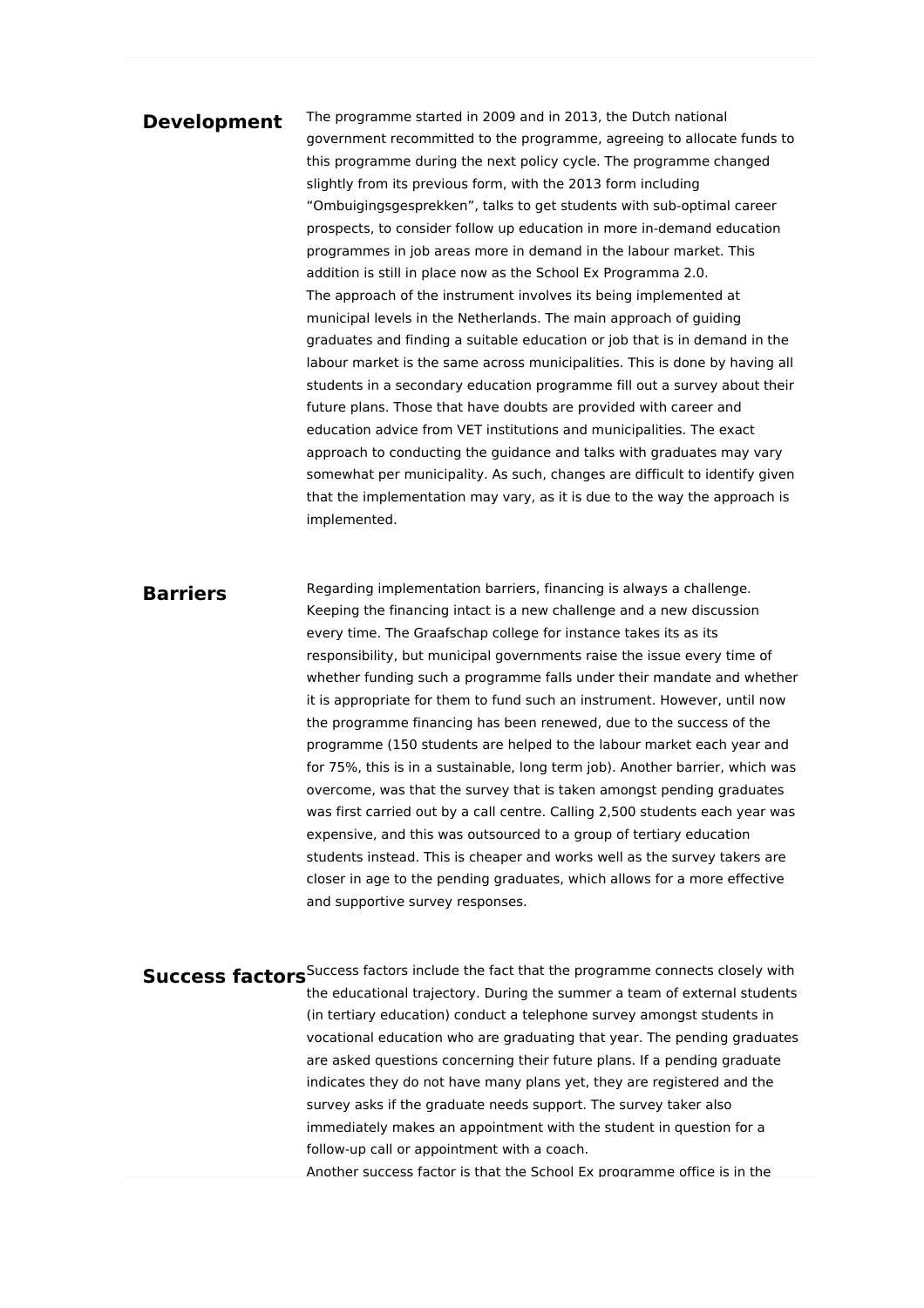school at the Graafschap College and is therefore very accessible. Another success factor is that the programme takes a case-by-case approach and delivers tailored, individual guidance to each student. Through the programme, individuals can be helped with making CVs, letters, and searching on the labour market.

Another success factor is that the School Ex programme office is in the

### **Monitoring**

Municipalities monitor the number of applicants they have for the programme, the number of graduates that finished their secondary VET, and the number of participants of the programme that left their secondary VET without graduating. Furthermore, the number of applicants, the number that complete their follow up education, and the number of participants that are placed in jobs are monitored. Monitoring of the School Ex programme in Graafschp for instance, is based on tracking the number of graduates who find sustainable jobs in the labour market. A sustainable job in this case is one which lasts for 6 months of more. This is reported to the municipality and to the School Ex programme administrators. The School Ex programme also maintains contact with a graduate for one year and provides support where necessary. If a graduate requires help for more than a year, they get referred to the services provided by the municipality. The programme also monitors the satisfaction of students with the programme.

At a national level, evaluations have been commissioned by the national government. These larger, national level evaluations also include a qualitative analysis of what MBO graduates think about the programme.

### **Innovativeness VERY INNOVATIVE**

**The programme can be considered quite innovative in that it targets younger people specifically to help them make sound career choices in line with the needs on the labour market. This is achieved by having all students in a secondary education programme fill out a survey about their future plans. Those students who have doubts receive guidance from the municipality and VET institutions. By ensuring better job prospects for students from secondary vocational education, this policy instrument increases skills matching.**

## **Sustainability**

## **Evidence of effectiveness**

In the first period that the School Ex Programme ran, the target for 2009 to 2010, was to help 10,000 graduates between the ages of 18 and 27 to get into another level of education or into work. In 2010, 12,000 graduates or school leavers had been helped. In 2009, 77,000 students in secondary vocation education (MBO in the Netherlands) filled in the national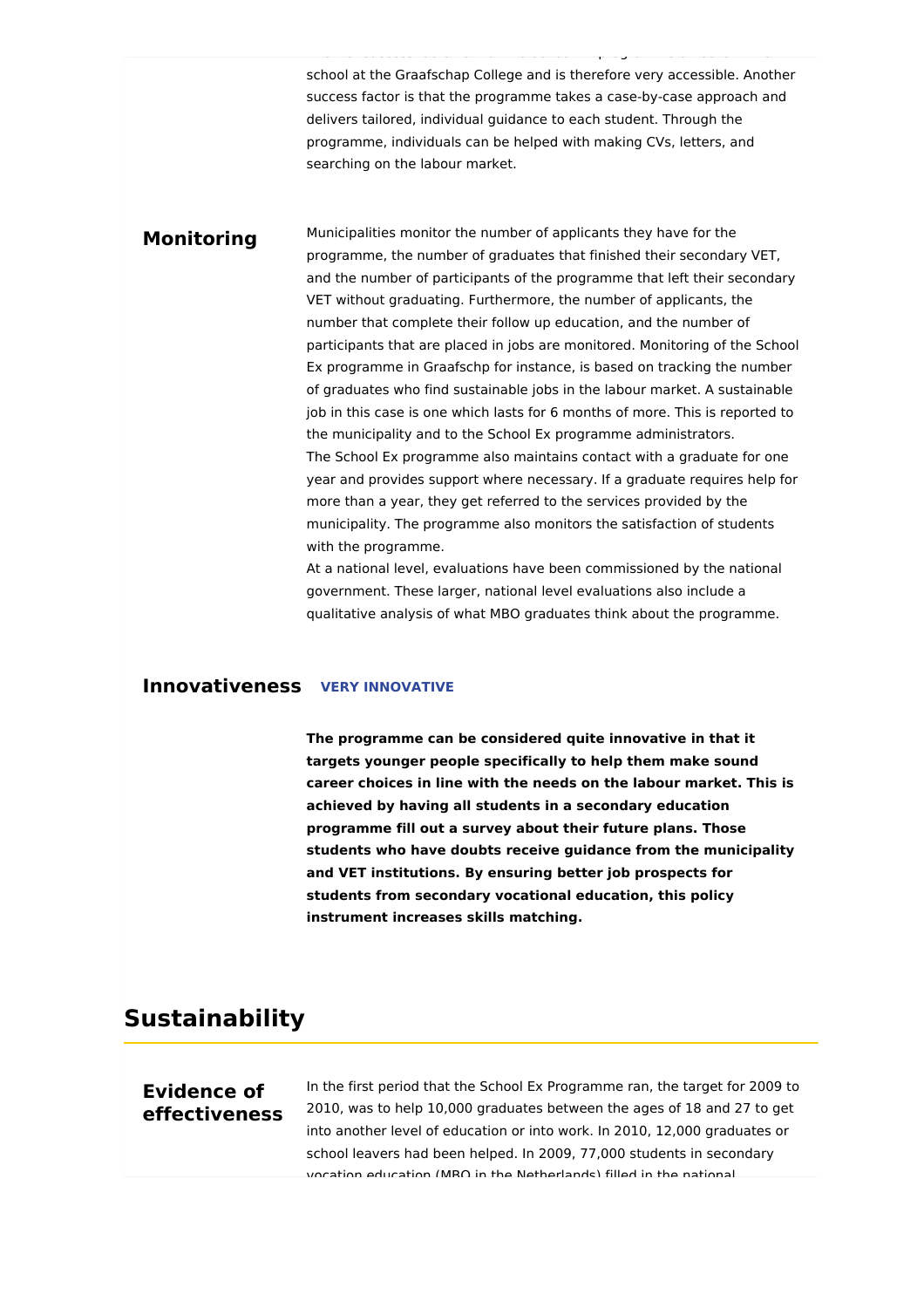vocation education (MBO in the Netherlands) filled in the national questionnaire, accounting for two thirds of the exam candidates for that level of MBO in the Netherlands. Of this number, 40% went on to receive a personal conversation about their future plans.

The benefits have indeed been as expected. A large numbers of students in secondary vocational education have participated in the programme, and due to its success, it was renewed for the school years 2013-2014, and 2014-2015. In the 2014 evaluation of the measure, 66% of students considered the talk and guidance they received via the programme to be "very useful". An unexpected benefit in 2013 was that students with non-European backgrounds and young women were both groups of focus for the programme. This is because technical professions are notably in demand, and to counter stereotypical attitudes and hiring actions, young women and youths with a non-European background were given more focus within the sectoral approach of the School Ex Programme. As a local example, no real unexpected costs have arisen from the programme in the case of the Graafschap College. The programme in the Graafschap College estimated that around 150 students make use of the programme every year, and calculated the budget accordingly. This estimation was quite good as the number of students remained relatively stable and as a consequence, the budget was sufficient. Furthermore, outsourcing the survey from a call centre to tertiary education students helped reduce costs of contacting 2,500 pending graduates.

# **stakeholders**

**Engagement of** Vocational education providers collaborate closely to ensure that within a given region students can be guided into programmes that fit their educational background, their preferences and job areas in the labour market that are in high demand. This also requires collaboration with the Dutch PES, the UWV, to know what sort of skills and jobs are and will be in demand in the immediate future. The stakeholders involved are the municipality, the employment services in the region ("Werkbedrijf" in Graafschap), and the vocational education and training institutes (known as ROC's in the Netherlands). The ROCs and the School Ex programme in Graafschap monitor 18 to 23 year olds in the area and establish which of them are best suited to guide and support which of those young people. Once a month the Graafschap and VET institutes come together to compare their monitoring results and establish how to proceed. The regional stakeholders also come together to produce sectoral plans and make a link with the regional labour market. This sectoral plan is used as input when planning and carrying out the support and guidance activities for young people in the area.

#### **Transferability EASILY TRANSFERABLE**

**This measure seems to be transferable in the sense that it requires the collaboration between VET institutions, a proactive PES and municipal governments to design and implement the program. Furthermore, financial and human resources are**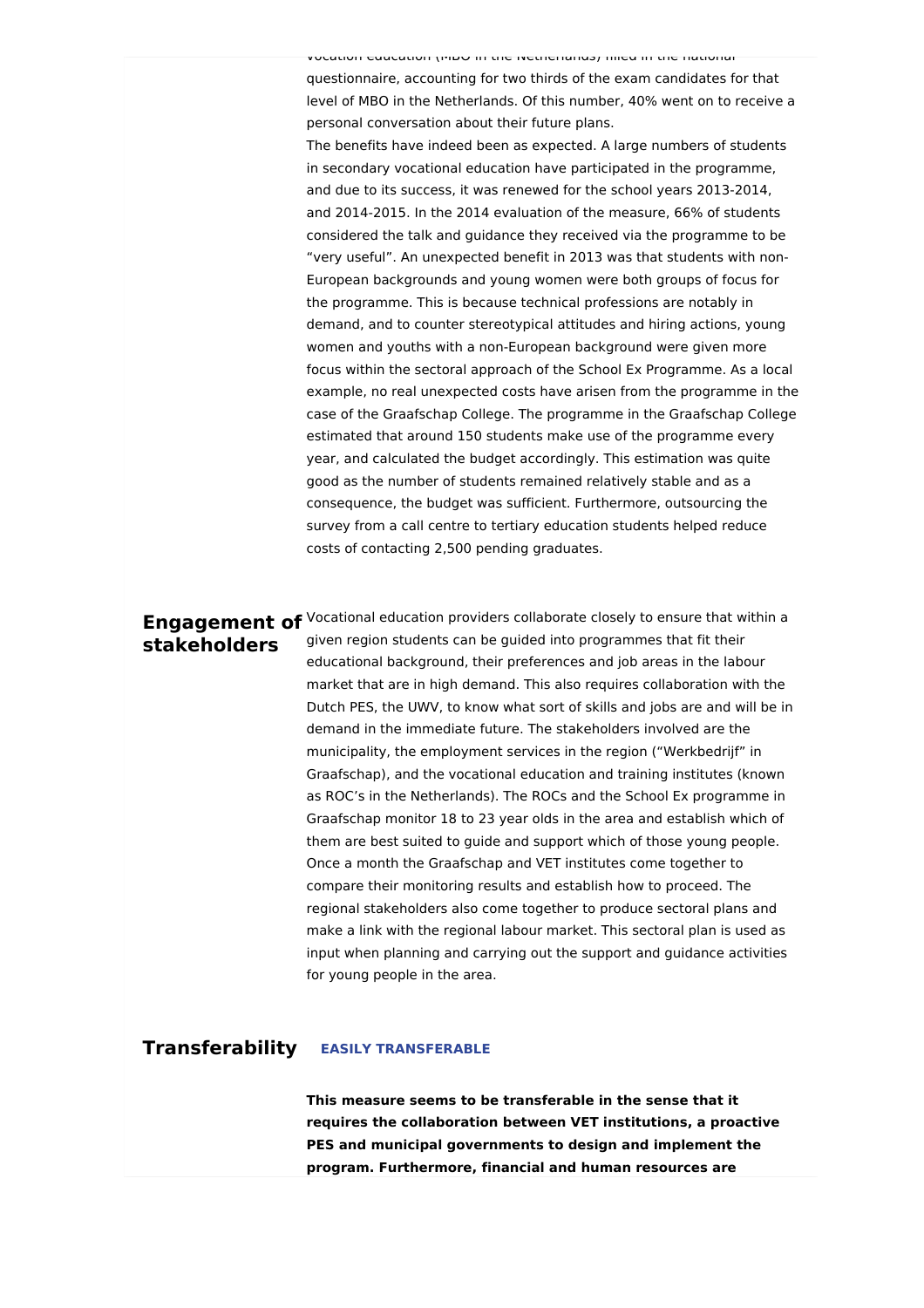**required to conduct talks and guide the graduates, and to generate expertise of which jobs and skills are in demand. This would seem to require political will at the national level, and a more decentralized governing approach in a country, in order to roll out the programme at the regional and municipal levels, as has been done in the Netherlands. Additionally, good working relationships between municipalities and VET institutions appears to be an important feature. The VET institutions were also involved in initially developing the measure.**

**Sustainability** The measure does indeed seem sustainable given that the measure was started again in 2013-2014, and in 2014-2015. The measure requires the cooperation of institutions, which in most countries are already in place and work independently, such as municipal governments, VET institutions and PES. The addition of funding by the national government is not exorbitantly high when one considers that the Dutch government allocated a further €250 million to the action plan on craftsman professions as part of the government priorities of reducing skills mismatch. A measure like the School Ex Programme, which is relatively efficient in its resources and effective in its outcomes, also fits within the government's priorities of reducing skills mismatch. From this point of view, it would appear to be quite a sustainable instrument.

# **Subsidy for practical learning**

Subsidie Praktijkleren

# **Description**

| <b>Timespan</b>   | The measure was implemented in 2013 and it will run until<br>2019.        |
|-------------------|---------------------------------------------------------------------------|
| <b>Stage</b>      | <b>FULLY OPERATIONAL</b>                                                  |
| <b>Focus area</b> | $\bar{\bm{\mathcal{O}}}$<br><b>MATCHING SKILLS FOR TODAY'S JOB MARKET</b> |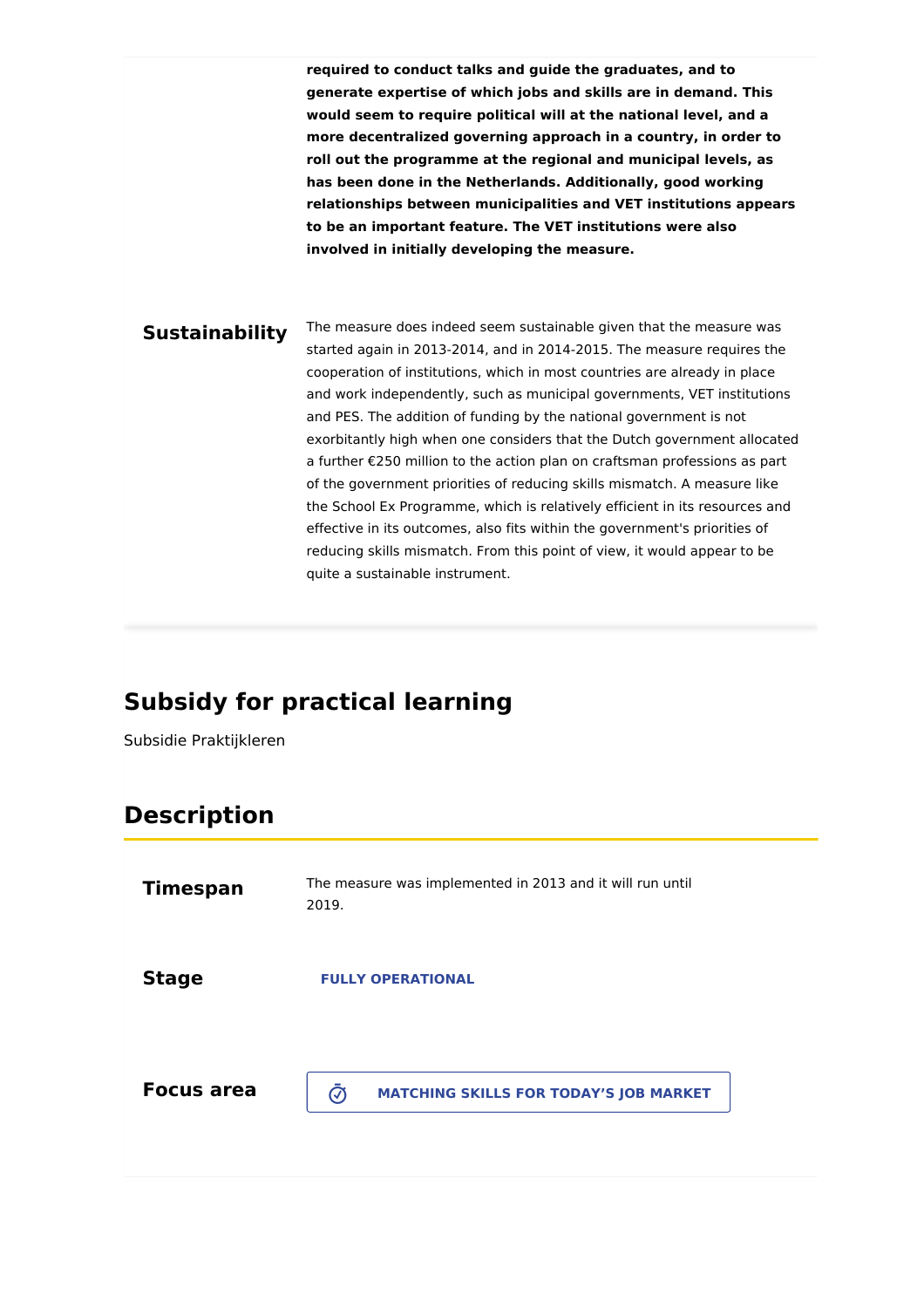## **Foundations**

### **Policy area**

### **INITIAL VOCATIONAL EDUCATION AND TRAINING**

**The measure aims to help enterprises to offer a practical, work based learning environment so that students from all levels of vocational education, as well as tertiary education (HBO in this case), and PhD researchers can gain the practical skills they need as part of their education. In this way, enterprises help students across different education levels to gain the relevant practical experience to complete their educational programme. The secondary initial vocational programmes receive the most policy focus and funding from the instrument, suggesting more focus on this area within the instrument.**

### **Policy goal**

The measure aims ultimately to help better prepare students from various vocational educational levels and backgrounds for the labour market. Enterprises and employers in turn gain better educated employees. The subsidy allows enterprises and employers to offer work-based learning places within their organisation to better train students. The rationale is that there are groups of students in vocational education programmes and research students that require practical work experience to complete their educational programmes or to gain practical working experience. The measure seeks to ensure that enough good quality work-based positions are available by encouraging and supporting enterprises and employers to set up such work-based training positions. In this way, students are ensured good positions where they learn the skills they need for their immediate education and their future jobs as well.

#### **Mismatch PART OF BROADER PROGRAMME, YET WITH EXPLICIT FOCUS**

**The subsidy allows enterprises and employers to offer work-based learning places within their organisation to better train students. The aim of the instrument is to 1) help vulnerable groups in society with above average levels of youth unemployment; 2) help better train students in sectors where there is insufficient supply of properly trained personnel; and 3) to help scientific personnel become better trained and thereby, contribute to the Dutch knowledge economy. There is a focus on skills mismatch, as it aims to better educate and train individuals from vocational education programmes and students/employees from scientific institutions.**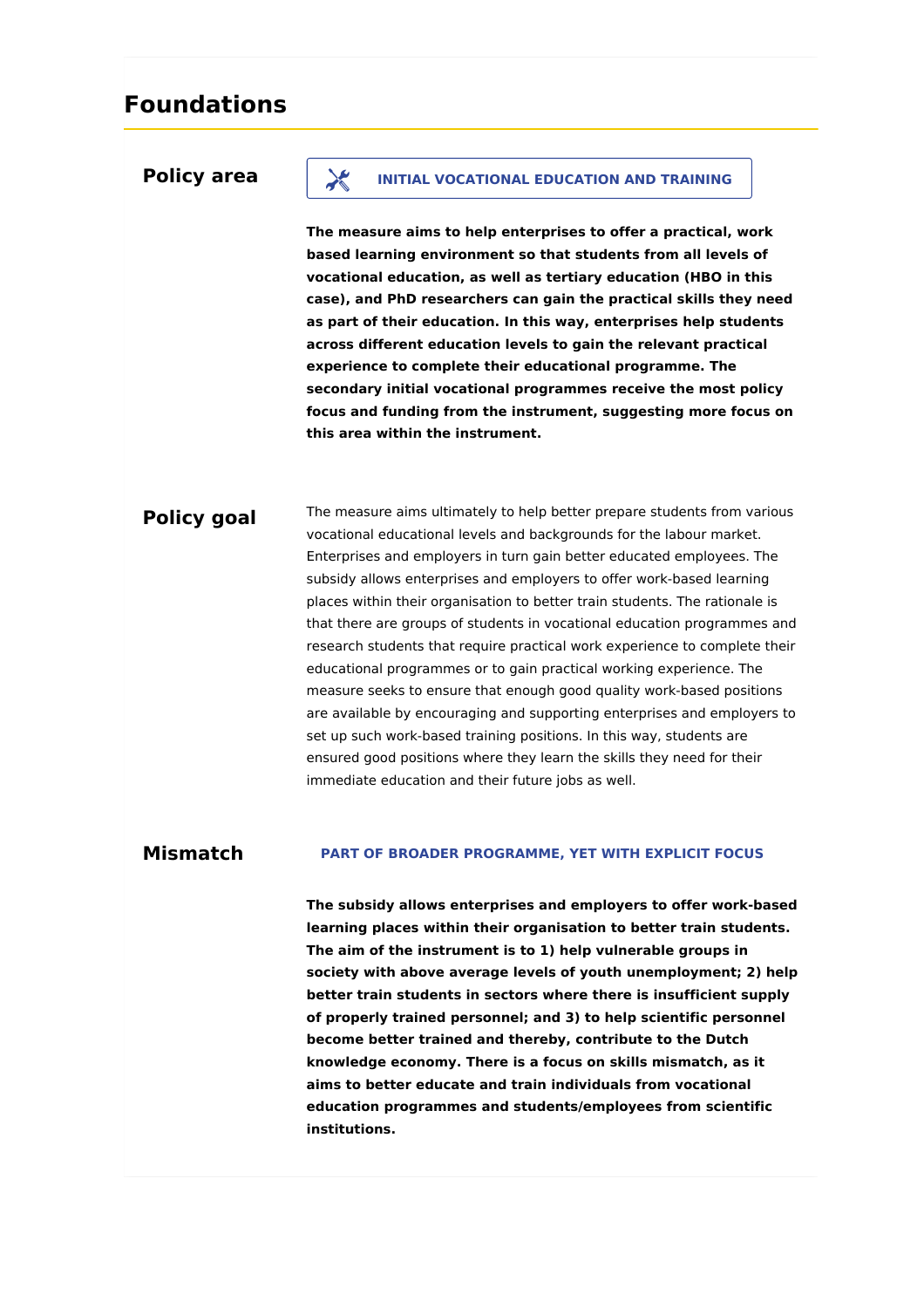| Aim of policy<br>instrument        | <b>MATCH SKILLS OF YOUNG GRADUATES</b>                                                                                                                                                                                                                                                                                                                                                                                                                                                                                                                                                                                                                                                                                                                                                   |
|------------------------------------|------------------------------------------------------------------------------------------------------------------------------------------------------------------------------------------------------------------------------------------------------------------------------------------------------------------------------------------------------------------------------------------------------------------------------------------------------------------------------------------------------------------------------------------------------------------------------------------------------------------------------------------------------------------------------------------------------------------------------------------------------------------------------------------|
|                                    | 尔<br><b>FACILITATE JOB/CAREER TRANSITIONS</b>                                                                                                                                                                                                                                                                                                                                                                                                                                                                                                                                                                                                                                                                                                                                            |
|                                    | $\Delta^2$<br><b>BROADLY ADDRESS SKILL MISMATCH</b>                                                                                                                                                                                                                                                                                                                                                                                                                                                                                                                                                                                                                                                                                                                                      |
|                                    |                                                                                                                                                                                                                                                                                                                                                                                                                                                                                                                                                                                                                                                                                                                                                                                          |
| <b>Legal basis</b>                 | <b>REGULATION</b>                                                                                                                                                                                                                                                                                                                                                                                                                                                                                                                                                                                                                                                                                                                                                                        |
|                                    |                                                                                                                                                                                                                                                                                                                                                                                                                                                                                                                                                                                                                                                                                                                                                                                          |
| <b>Administrative</b><br>level     | <b>NATIONAL</b>                                                                                                                                                                                                                                                                                                                                                                                                                                                                                                                                                                                                                                                                                                                                                                          |
| <b>Main</b><br>responsible<br>body | The Ministry of Education, Culture and<br>Science                                                                                                                                                                                                                                                                                                                                                                                                                                                                                                                                                                                                                                                                                                                                        |
| <b>Stakeholders</b>                | mân<br><b>GOVERNMENT (CENTRAL &amp; REGIONAL)</b>                                                                                                                                                                                                                                                                                                                                                                                                                                                                                                                                                                                                                                                                                                                                        |
|                                    | <b>LAN</b><br><b>TRAINING PROVIDERS (PUBLIC/PRIVATE)</b>                                                                                                                                                                                                                                                                                                                                                                                                                                                                                                                                                                                                                                                                                                                                 |
|                                    | <b>SOCIAL PARTNERS</b>                                                                                                                                                                                                                                                                                                                                                                                                                                                                                                                                                                                                                                                                                                                                                                   |
|                                    | $\bullet\bullet\bullet$<br><b>OTHER</b>                                                                                                                                                                                                                                                                                                                                                                                                                                                                                                                                                                                                                                                                                                                                                  |
|                                    | The Ministry of Education, Culture and Science is the responsible<br>public entity and provides a substantial part of the funding for<br>this programme. The implementing organisation is the<br>government agency RVO ("Rijksdienst voor Uitvoerend<br>Nederland") which is affiliated with the Ministry of Economic<br>Affairs. The measure targets enterprises and employing<br>organisations that submit applications to the RVO. If the<br>application is accepted, they receive support from the RVO to<br>make sure their organisation offers an appropriate work-based<br>training position. The RVO carries out checks of the workplaces<br>through visits. Enterprises and employers are selected randomly<br>from the sample of participating organisations for these control |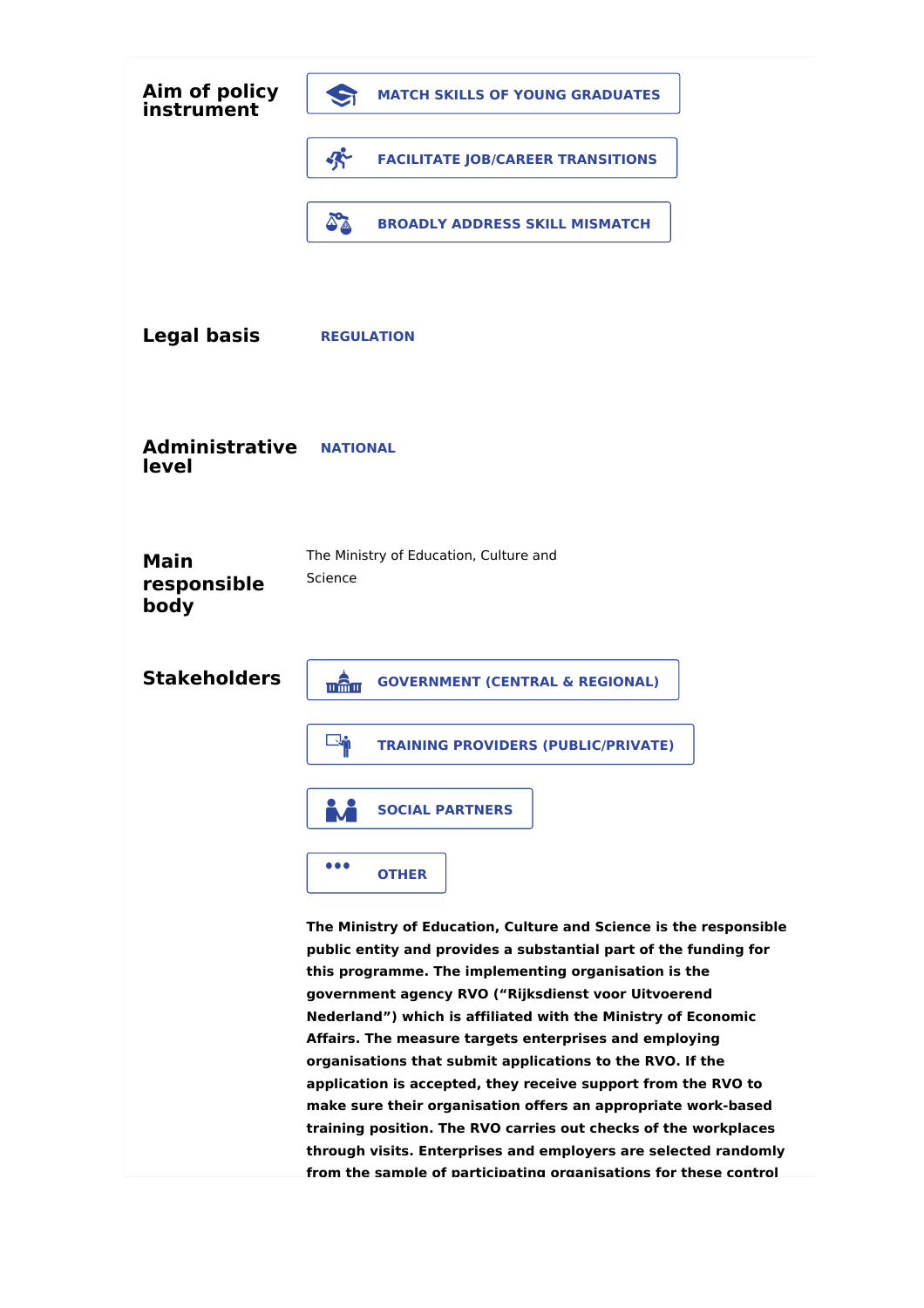**from the sample of participating organisations for these control visits.**

**Funding** The Ministry for Education, Culture and Science funds the programme. Up until 2019, the funding amounts annually to €196.5 million. Secondary vocational education receives the most funding (MBO, €188.9 million), followed by tertiary vocational education (HBO, €3.4 million), researchers (€2.8 million) and primary vocational educations (VMBO €1.4 million). Enterprises also incur costs to make their workspace suitable for a training position, but the costs may vary, as does the level of subsidy they receive.

## **Intended beneficiaries**

The intended beneficiaries are ultimately individuals following vocational education programmes and scientific researchers (such as PhD students). Additionally, people from socially vulnerable groups, with higher levels of youth unemployment, as well as students in education programmes, where there is a deficit in the labour market, enjoy more focus within the instrument. In a more direct sense, enterprises and employers can be considered the first beneficiaries as they receive the subsidy.

## **Processes**

### **Use of labour market intelligence**

**DESIGN TRAINING PROGRAMMES TO ACTIVATE UNEMPLOYED**

### **ENABLE STRATEGIC BUSINESS DECISIONS**

**The LMSI tools here focus on helping to provide better work based training positions for students from vocational education and researchers. The aim is to help these students to gain better work experience, making them employable. There is the additional focus within the programme on encouraging employment in knowledge intensive sectors (for the researchers), and a focus on getting students to learn and gain working experience in sectors where there is higher demand for skills.**

## **Financial schemes**

The instrument subsidises enterprises and other employers to provide a work-based training position within their organisation. Different levels of subsidies apply for different vocational education and work type placements. In 2015 and 2016, the subsidy could be as high as €2,700 for each placement.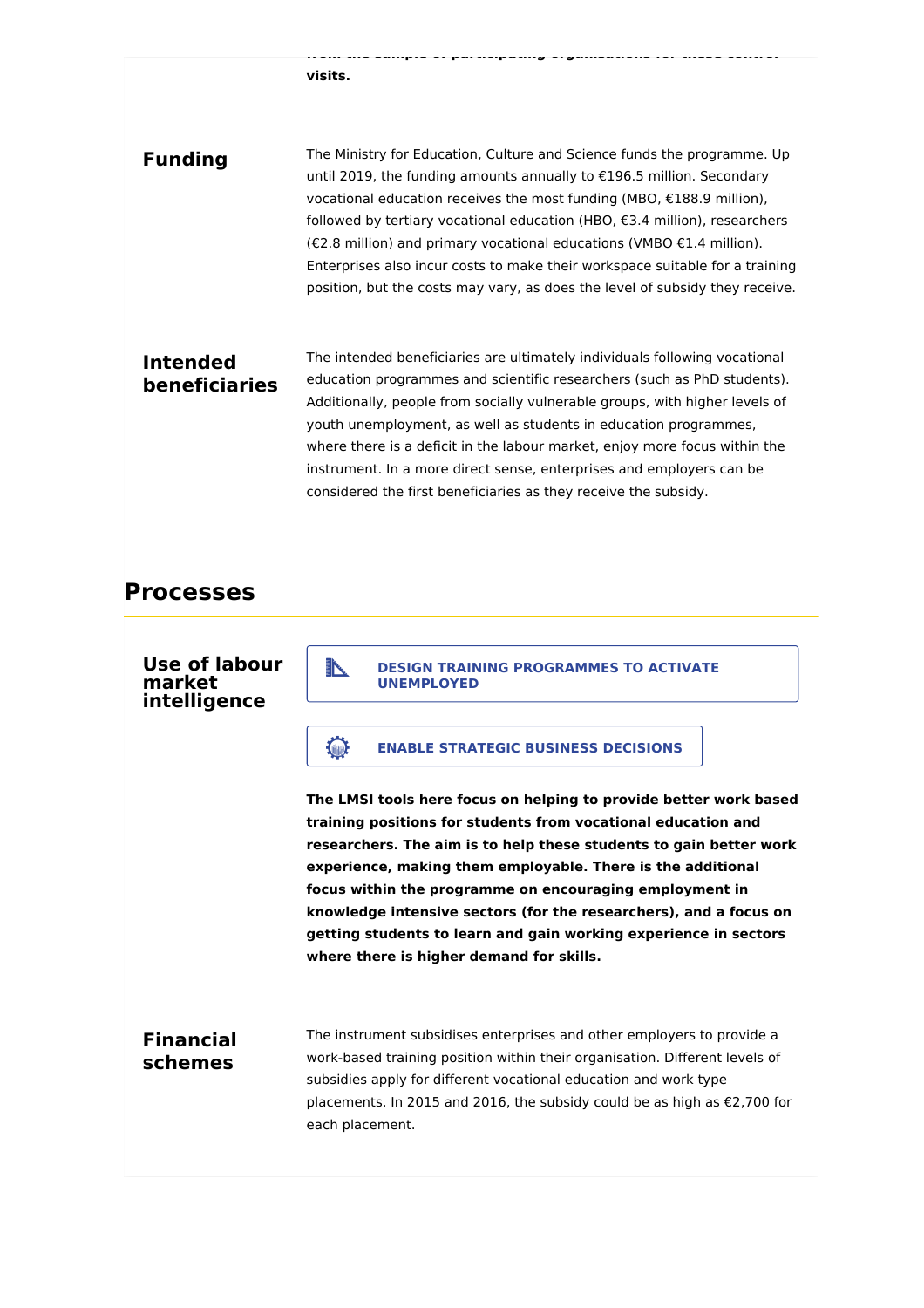**Frequency of updates** Applications can be made for a few months before each school year. **Development** The instrument was developed by the Ministry of Education, Culture and Science. In 2013, a change was made where by graduates from the Dutch education level VMBO could also make use of the subsidy, as this group of graduates also experience problems in reaching employment. The budget of the subsidy was lowered as of 2017 to €8.5 million. The reason for this is that graduates from the education levels HBO, WO and graduated PhD students were underused.

**Barriers** The measure was first implemented in 2013. Since then, some challenges have become apparent. One of the more often recurring problem is a disconnection between the vocational training programme being followed and the type of work-based training position the students select. Due to the challenge of not always receiving the correct information from applying enterprises, in 2015, the RVO launched the online platform for submitting applications, called "Praktijkleren Online". The online system was set up in order to check that the applications are complete, and that enterprises and employers fulfil all the criteria and conditions for participation.

**Success factors**<sup>A success factor of the measure is its accessibility for enterprises and the</sup> administrative simplicity in registering and participating. The application can be done online, and full participation requires another 2 documents demonstrating that the enterprise is a certified "leerbedrijf" or learning enterprise, and a formal agreement with the graduate. Following the start and use of the subsidy, enterprises must submit reports on the outcomes of the graduate's time at the enterprise, an account of the exit conversation, and an overview of the costs made by the enterprise. The administration required is necessary to promote and ensure a mutually beneficial experience for both the enterprise and the graduate in question.

### **Monitoring**

The RVO monitors the quality of the work-based training positions offered by visiting a sample of beneficiary enterprises. The RVO also monitors the number of work-based training positions being offered, for which courses and vocational education programmes these positions are suitable, and the nature of the contract or agreement that is made with the student who makes use of such a position. The use of sample-based quality inspections is relatively efficient, and the new online portal is also a more innovative and efficient approach to checking applications.

**Innovativeness SLIGHTLY INNOVATIVE**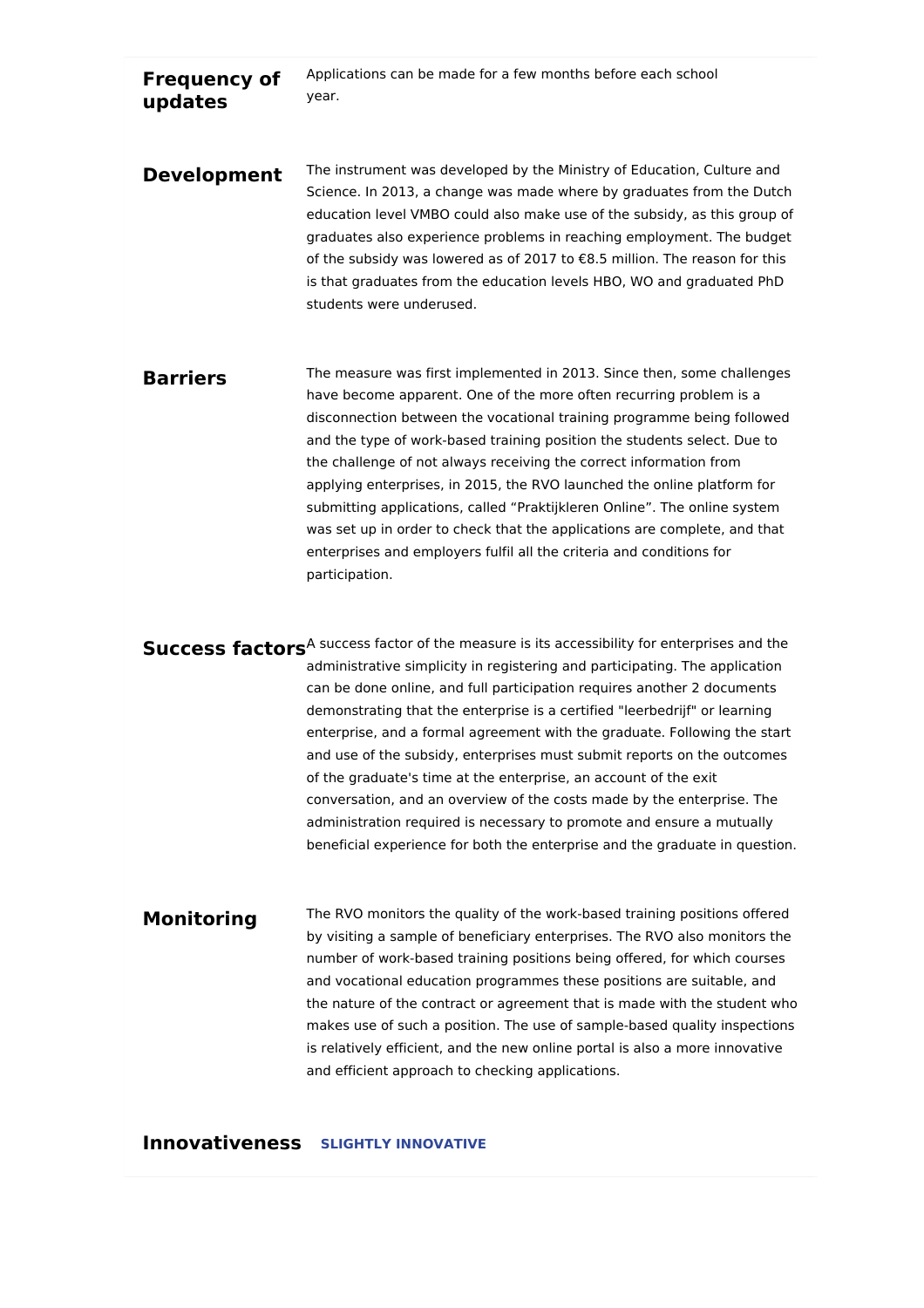**The measure is somewhat innovative. It follows an interesting approach of encouraging enterprises to offer work-based training positions to help students complete their education and gain work experience. The measure has a special focus on students studying and wanting to work in sectors with high skills demand and on researchers active in sectors that contribute to the Netherlands' knowledge economy. The simplified administration and use of an online portal for applicants to use is also an innovative element.**

## **Sustainability**

### **Evidence of effectiveness**

The measure seems to be relatively effective. For the school year 2014- 2015, 93,000 applications received for work-based learning positions. This is a slight increase compared to 2013-2014, when the number was 92,600. This is difficult to evaluate, as the target number of participating enterprises and work-based training positions is not known. At the national level, the government is satisfied with the performance of the subsidy, though from 2017 a budget reduction was introduced, as less HBO, WO, and PhD and post-doc students made use of the training positions than expected. Unexpected costs arose from the suboptimal alignment between enterprises and the educational programmes. This was one of the reasons why the online portal was introduced, namely to allow more efficient checking of the applications from enterprises. Furthermore, a trend came to light in 2015 that students in practice sometimes did not receive enough support and face-to-face time with the individual responsible for their guidance within the enterprise.

### **Engagement of** <sup>The stakeholders involved here are the Ministry of Education, Culture and</sup> **stakeholders** Science, the government agency the RVO, enterprises and employers, and VET institutions. The Subsidie Praktijkleren instrument has a central administration, and reports annually to the government about the performance of the subsidy.

### **Transferability EASILY TRANSFERABLE**

**The measure appears quite transferable since a government agency implements the instrument. Enterprises submit applications in exchange for a subsidy to help them prepare their organisation to offer a good quality work-based training position. As such, the dynamics in the measure are not particularly complex and do not require much extra administrative or institutional input to run. Human resources personnel and an online portal are required for the receipt and check of applications, and financial resources are needed to cover the**